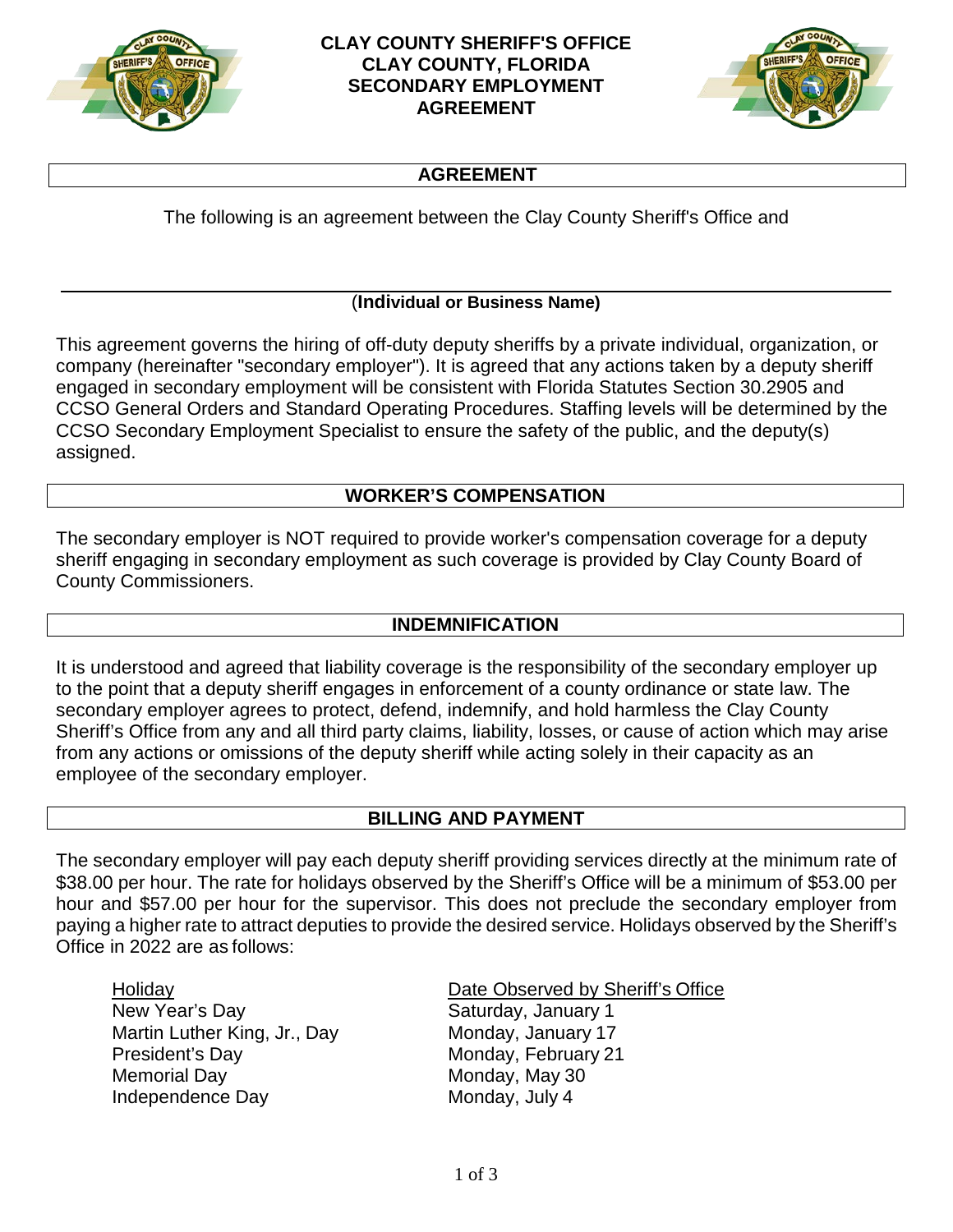

#### **CLAY COUNTY SHERIFF'S OFFICE CLAY COUNTY, FLORIDA SECONDARY EMPLOYMENT AGREEMENT**



Labor Day **Monday, September 5** Veteran's Day **Friday**, November 11

Thanksgiving Day & Day after Thursday, November 24 & Friday, November 25 Christmas Eve & Christmas Day Saturday, December 24 & Sunday December 25

The minimum number of hours for which services can be contracted for is three (3) hours. If not paid at the time of the detail, deputies shall be paid within 15 days from the date services were provided. If deputies are not paid within this timeframe, a late fee of \$25.00 per deputy, will be accrued monthly until payment is made in full.

When secondary employment assignment requires more than five  $(5)$  deputies, the  $6<sup>th</sup>$  deputy will be a supervisor at the rank of sergeant or above. Assignments requiring more than 15 deputies will require an additional supervisor be assigned. The secondary employer will pay for the services of the supervisor at the rate of \$42.00 per hour. In the event that a supervisor is not available, an acting supervisory deputy may be designated by the Secondary Employment Specialist.

When Clay County Sheriff's Office deputies are assigned to work secondary employment alongside other law enforcement personnel, the Clay County Sheriff's Office deputy's rate of pay will be commensurate with the highest rate of pay of other law enforcement employees of the same rank. Example: If Florida Highway Patrol is working at \$65.00 per hour and Clay County Sheriff's Office deputies are working at \$38.00 per hour, The Clay County Sheriff's Office deputies will be paid at the higher rate of Florida Highway Patrol at \$65.00 per hour. Larger scale events may require an Incident Commander at the rank of Lieutenant or higher. The need for an Incident Commander will be determined by the Chief of Narcotics and Special Operations or higher authority. Incident Commanders will be paid at a rate equal to their regular rate of pay at time and a half.

The secondary employer will pay Clay County Sheriff's Office an administrative fee of \$5.00 per hour, per deputy. Secondary Employment jobs that require additional equipment, specialized vehicles, or resources (i.e. Marine Unit, Traffic Section etc.) an additional fee per hour may be charged to the employer to cover the additional cost(s). A secondary employer will also be required to pay a scheduling fee either per event, or per month depending on the particular assignment. This fee will be paid to the Clay County Sheriff's Office Finance Division, or directly to the scheduling employee, and is based on the total number of man hours scheduled per month as outlined below.

| <b>Hours Scheduled</b> | <b>Scheduling Fee</b> |
|------------------------|-----------------------|
| Up to $15$             | \$25.00               |
| 16 to 25               | \$75.00               |
| 26 to 50               | \$100.00              |
| 51 to 75               | \$125.00              |
| 76 to 150              | \$250.00              |
| 151 to 699             | \$375.00              |
| $700 +$                | \$500.00              |

Non-permanent jobs (take less than three (3) days to complete, not on a continuing schedule and not scheduled more than three times a year) will be \$25.00 per event.